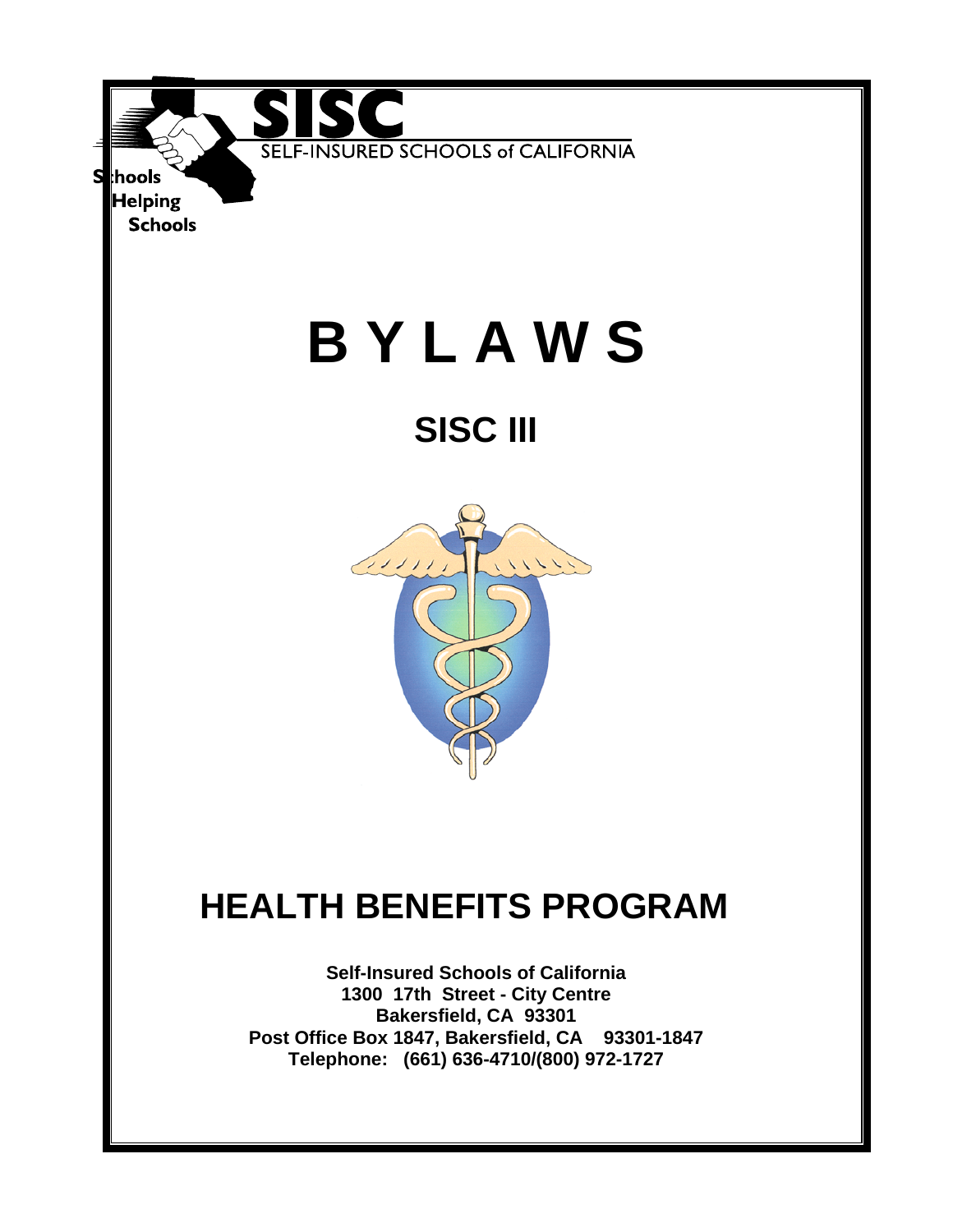# **SISC III** HEALTH BENEFITS PROGRAM **BYLAWS**

## TABLE OF CONTENTS

| <b>ARTICLE I</b>    |                 |  |
|---------------------|-----------------|--|
| <b>ARTICLE II</b>   |                 |  |
| <b>ARTICLE III</b>  |                 |  |
| <b>ARTICLE IV</b>   |                 |  |
| <b>ARTICLE V</b>    | Governing Board |  |
|                     |                 |  |
|                     |                 |  |
| <b>ARTICLE VI</b>   |                 |  |
| <b>ARTICLE VII</b>  |                 |  |
|                     |                 |  |
|                     |                 |  |
| <b>ARTICLE VIII</b> |                 |  |
| <b>ARTICLE IX</b>   |                 |  |
| <b>ARTICLE X</b>    |                 |  |
| <b>ARTICLE XI</b>   |                 |  |
| <b>ARTICLE XII</b>  |                 |  |
| <b>ARTICLE XIII</b> |                 |  |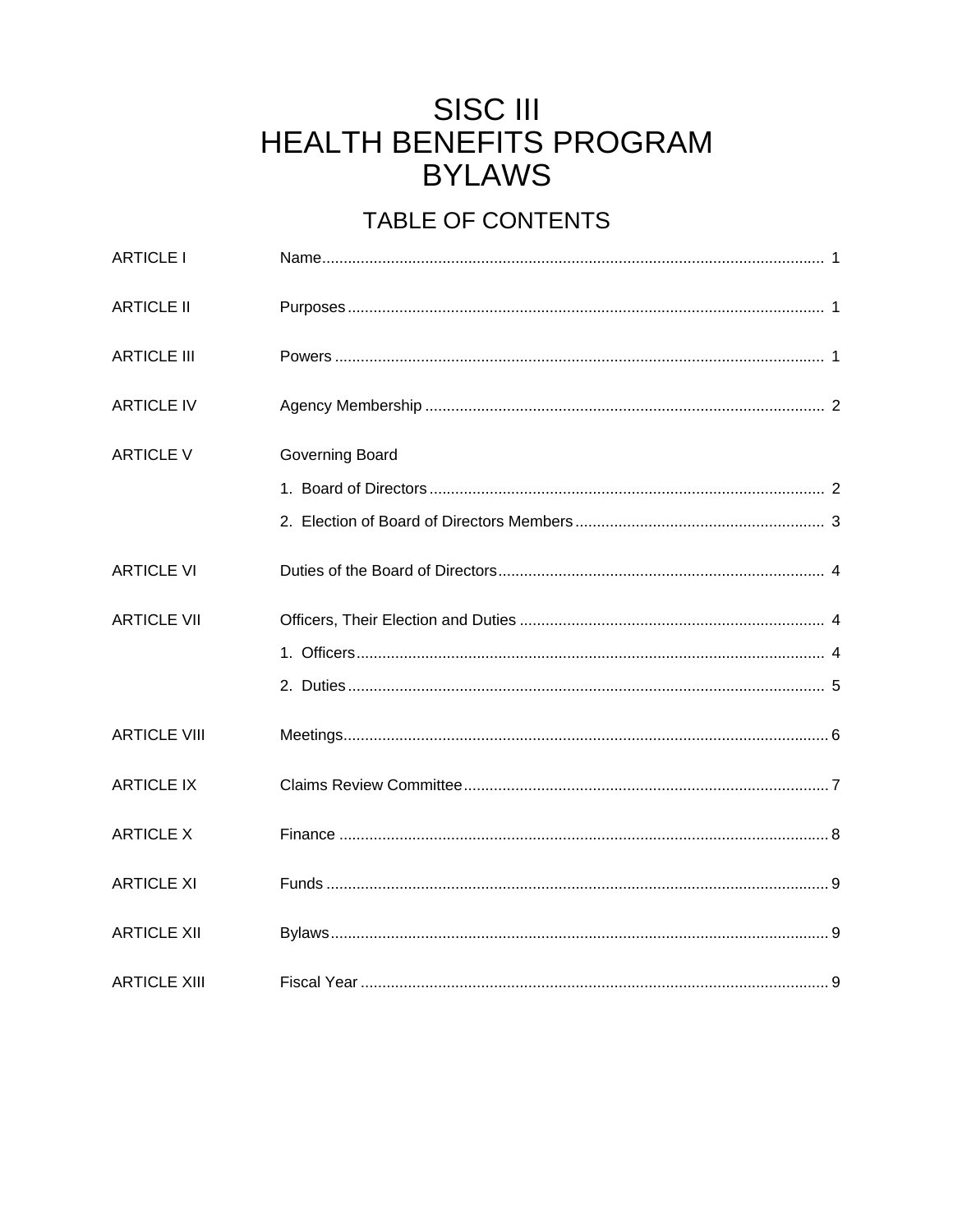## **SELF-INSURED SCHOOLS OF CALIFORNIA (SISC III)**

## **HEALTH BENEFITS PROGRAM BYLAWS**

#### **Article I - Name**

The name of this organization is the Self-Insured Schools of California, (SISC III), Medical, Dental and Vision System (hereafter, the "System" or "SISC III"), located in the city of Bakersfield.

#### **Article II - Purposes**

The purpose of this Agency shall be to:

- 1. Administer the Joint Powers Agreement pursuant to the provisions of the California Government Code, Title I, Division 7, Chapter 5, Article 1, Sections 6500 ff;
- 2. Provide services necessary and appropriate for the establishment, operation and maintenance of a selffunded program for Medical, Dental and Vision insurance claims by employees and eligible dependents of member public educational agencies;
- 3. Provide a forum for discussion, study, development and implementation of recommendations of mutual interest regarding self-insurance for Medical, Dental and Vision protection;
- 4. Provide a forum for discussion, study, development and implementation of other self-funded programs for different kinds of risk management.

#### **Article III - Powers**

This Agency shall have the power to:

- 1. Exercise any power common to the public educational agencies which are parties to this Joint Powers Agreement, provided that such powers are exercised in the furtherance of the purposes and functions of this System, and in a manner expressly provided in law;
- 2. Provide member agencies with a plan and system of self-funding for Medical, Dental and Vision losses;
- 3. Provide districts with protection within the scope of the law;
- 4. Pursue subrogation or third party liability when, in the judgment of the Board of Directors, such subrogation rights or third party claims shall result to the benefit of the self-insured program and parties;
- 5. Establish and maintain a fund to pay self-insured losses;
- 6. Acquire, hold and dispose of property, real and personal, all for the purpose of providing the membership with the necessary education, study, development and implementation of a self-funded insurance program or programs;
- 7. To contract with third party administrators and/or administrative agent to administer the day-to-day operations of the program;
- 8. Perform such other functions as may be necessary or appropriate to carry out the purposes and programs of this system.

Approved June 1991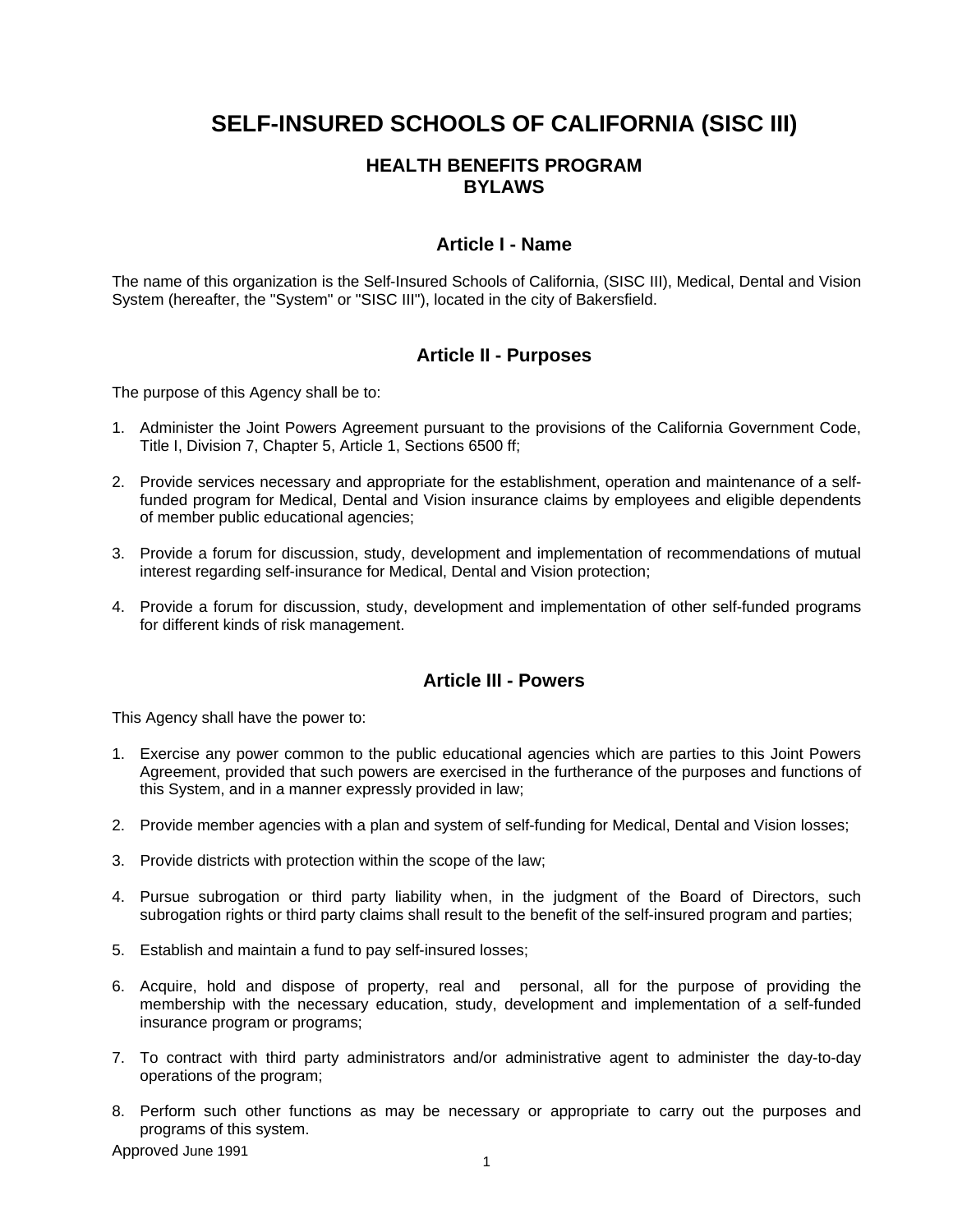Wherever the term "Agency" is used in these bylaws, it shall be used inter-changeably with the terms "SISC III" or "Authority" as such terms may be used in that Joint Powers Agreement establishing the SISC (Self-Insured Schools of California) Medical, Dental and Vision System.

#### **Article IV - Agency Membership**

- 1. Membership to this Agency (SISC III) shall be open to public schools, colleges or education agencies that are not party hereto, and that are located in the State of California subject to the following conditions:
	- a. Submission of a formal letter, authorized by the applicant district's or agency's board of trustees, requesting membership;
	- b. Approval of applicant's request to join SISC III by two-thirds vote of the SISC III Board of directors;
	- c. Following the above approval, the SISC III Agency's Board of Directors will request an executed copy of the Joint Powers Agreement together with a resolution formally adopted by the applicant district's board of trustees or appropriate governing body;
	- d. Upon a two-thirds approval of the Board of Directors, membership and the effective date shall be determined by the SISC III System's Board of Directors.
- 2. Upon admission to the membership of the System, each member agency shall become eligible to be represented on the Board of Directors according to the procedures outlined in Article V.

#### **Article V - Governing Board**

#### 1. Board of Directors

The Agency shall be under the direction and control, and shall be governed by a Board of Directors which shall hereafter be referred to as the "Board". No one serving on the Board shall receive any salary or compensation from the System. The Board shall consist of not less than thirteen (13) members elected as follows: The governing Board of each educational agency which is a party to this agreement may nominate a representative for membership on the System Board. Nominees shall be categorized and grouped for election according to the following:

- a. One (1) member and an alternate to be selected from nominees from Kern school districts with an average daily attendance of less than 1,251 as reported in official reports of the County Superintendent of Schools of Kern County for the immediately preceding fiscal year;
- b. Two (2) members and an alternate to be selected from nominees from Kern school districts with an average daily attendance from 1,251 to 2,951 as reported in official reports of the County Superintendent of Schools of Kern County for the immediately preceding fiscal year.
- c. Two (2) members and an alternate to be selected from nominees from Kern school districts with an average daily attendance from 2,951 to 17,001 as reported in official reports of the County Superintendent of Schools of Kern County for the immediately preceding fiscal year;
- d. Two (2) members and an alternate to be selected from nominees from Kern school districts with an average daily attendance in excess of 17,000 as reported in official reports of Kern County Superintendent of Schools for the immediately preceding fiscal year;
- e. One (1) member and an alternate to be selected by San Luis Obispo County schools to represent San Luis Obispo school districts;
- f. One (1) member and an alternate to be designated by the Chancellor of the Kern Community College District;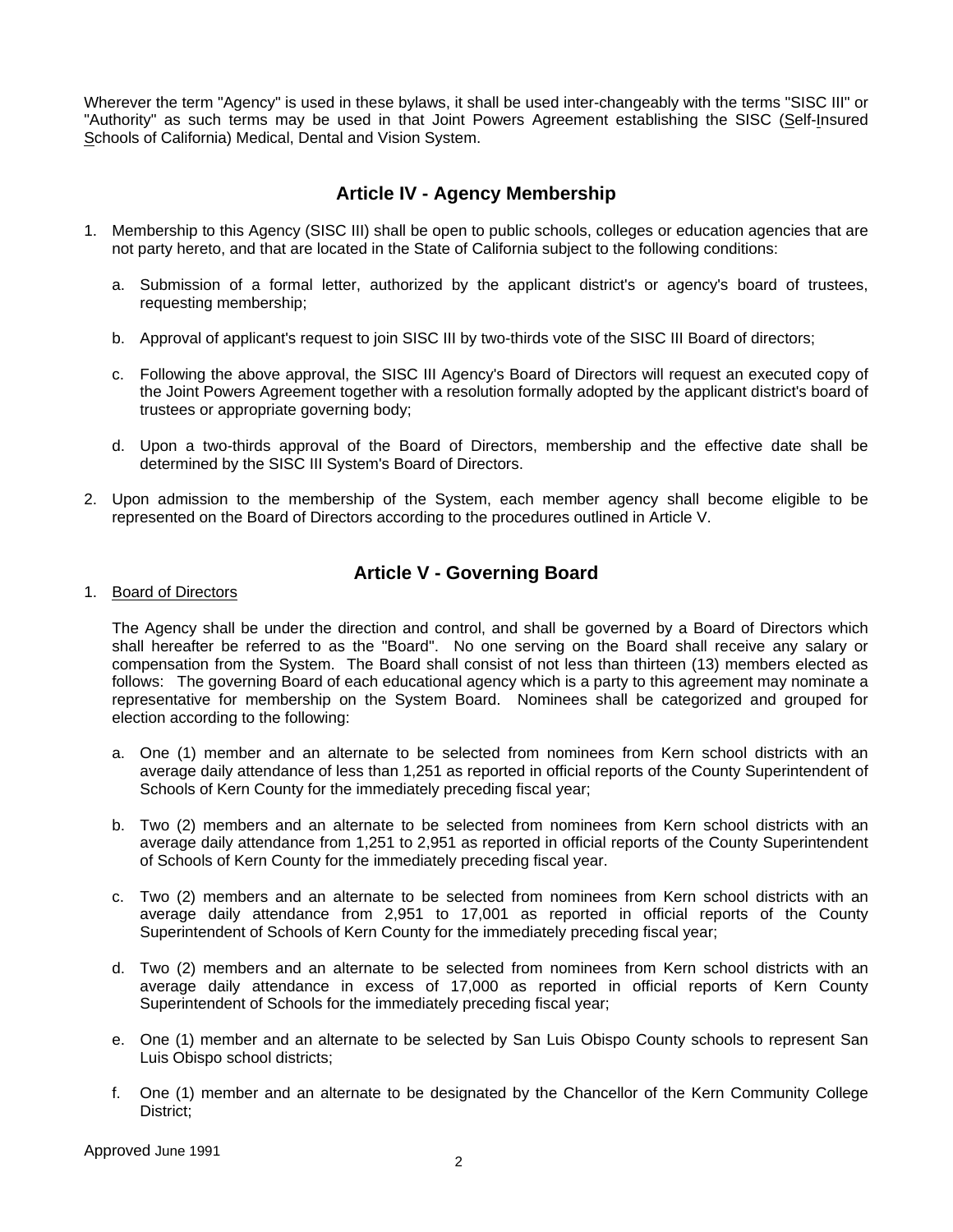- g. One (1) member and an alternate to be designated by the County Superintendent of Schools of Kern County;
- h. One (1) member and an alternate to be selected by the Santa Barbara County schools to represent Santa Barbara school districts;
- I. One (1) member and an alternate to be selected by the Inyo/Mono County Pool to represent districts in that Pool;
- j. One (1) member and an alternate to be selected by the Kings, Fresno, Madera, Merced, Tulare, and Stanislaus School Districts.
- k. One (1) member and an alternate to be selected by all school districts not represented in points a-j to represent districts not in a-j;
- l. Such additional members may be added by the Governing Board by a two-thirds vote of the total membership;
- m. No district in any category shall have more than one representative at any one time.

#### 2. Election of Board of Directors Members

Nominations shall be submitted to the County Superintendent of Schools of Kern County within thirty (30) days after being advised by the County Superintendent of the existence of a vacancy on the Board. The County Superintendent shall provide such notice of vacancy to all districts a party to this agreement at least sixty (60) days prior to the end of the term of any member of the Board. The County Superintendent shall cause to be distributed a ballot for election of said Board members with nominees appropriately grouped and categorized. A district which is a party to this agreement shall be eligible to be represented on the Board as described in Article V, Section 1, subheading (a) through (l). The election shall be held as soon as practicable after receipt by the superintendent of valid nominees. The person, if more than one vacancy is involved, receiving the highest number of votes shall be elected for a three (3) year term. The person receiving the next highest number of votes for each vacancy shall serve as alternate. The alternate member shall have the authority to attend, participate in, and vote at any meeting of the Board when the regular member is absent from such meeting.

- a. The Board shall thus be comprised of a minimum of thirteen (13) elected members and a member designated by the County Superintendent of Schools of Kern County. Alternate shall be eligible to assume membership on the Board in the event of a vacancy occurring in the respective category to complete the unexpired term of the regular member.
- b. The Board shall have as its chairman the Kern County Superintendent of Schools or his designee unless another chairman is elected by a majority vote of the total membership of the Board.
- c. Following the initial election, membership on the Board shall be for three (3) years from the confirmation of election or until a successor assumes membership on the Board. Membership shall cease for any of the reasons stated below:

 (1) Verbal request to be released from Board membership to the Board Chairman with one other Board member present;

 (2) Failing to attend, or see that the alternate attends, the regular monthly Board meeting for three consecutive months;

- (3) If the district represented by the Board member ceases to be a member of the System Program.
- d. Each member shall have one (1) vote. No proxy or absentee votes shall be permitted. A vote of the majority of a quorum present at a meeting shall be sufficient to constitute action except actions concerning adoption or amendment of Bylaws, and membership in the System, which require a two-thirds vote of the total membership of the Board.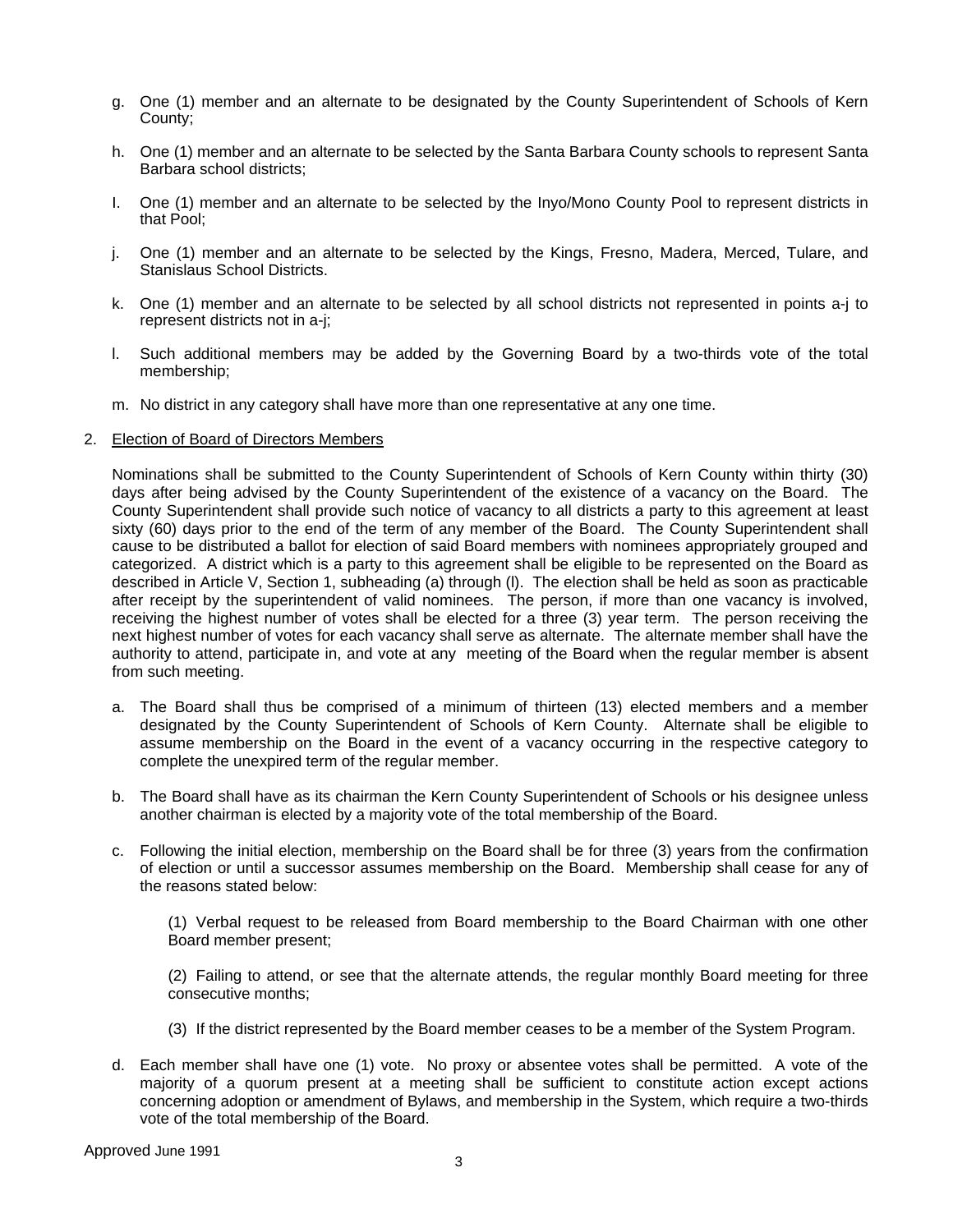## **Article VI - Duties of the Board of Directors**

The Board shall have the authority to exercise the powers of the Agency as set forth in Article III. In addition, the Board is specifically empowered to:

- 1. Establish bylaws, rules and regulations, not inconsistent with applicable law or with the SISC III Joint Powers Agreement, as may be necessary for the operation, the conduct of its business and the operation of the System;
- 2. Provide for the management and administration of the System in a manner that is in the best interests of the System. This power shall include the power to employ and terminate a management firm for such purposes;
- 3. Determine annual premium or contribution rates and the method by which such contributions will be paid to the fund created pursuant to the Agency's purpose;
- 4. Provide for additional assessments during the year, if necessary, to allow for increased cost due to changes in the law or excessive claims costs;
- 5. Determine whether and by what method new members shall be allowed into the program consistent with the terms of Article IV of these bylaws;
- 6. Appoint and dissolve working committees from its active membership or by contracting for such services, consistent with the terms and purposes of the System;
- 7. Insure that a complete and accurate system of accounting of all funds is maintained at all times as set forth in Article IX<sup>-</sup>
- 8. Determine the manner in which Medical, Dental and Vision claims shall be processed, and such processing shall be in conformity with all provisions of the law presently in effect or to be hereafter enacted;
- 9. Elect, at its first regular meeting a vice president (vice chairman), secretary/treasurer to serve as officers of the Board for terms of one (1) year;
- 10. Maintain or cause to be maintained accurate case records for all risks insured against, and accurate records of all claims paid. Loss reports shall be forwarded to member districts on at least an annual basis. The Board shall also provide for loss control services;
- 11. Enter into contracts consistent with the terms of the Joint Powers Agreement, including, but not limited to, the following:
	- a. Receive, accept, expend and disburse funds for purposes consistent with the terms of the System's Joint Powers Agreement;
	- b. Retain the services of consultants with specialized expertise in areas deemed appropriate by the Board.
- 12. Make appropriate periodic reports to the membership on the status of the System and its program;
- 13. Develop or cause to be developed, and adopt an annual budget for the System;
- 14. Perform any and all other functions necessary to accomplish the purposes of the System.

#### **Article VII - Officers, Their Election and Duties**

- 1. Officers
	- a. The officers of this System shall be a president (chairman), vice president (vice chairman), secretary/treasurer.
	- b. The Board shall have as its president the Kern County Superintendent of Schools or his designee unless another president is elected by a majority vote of the total membership of the Board.

Approved June 1991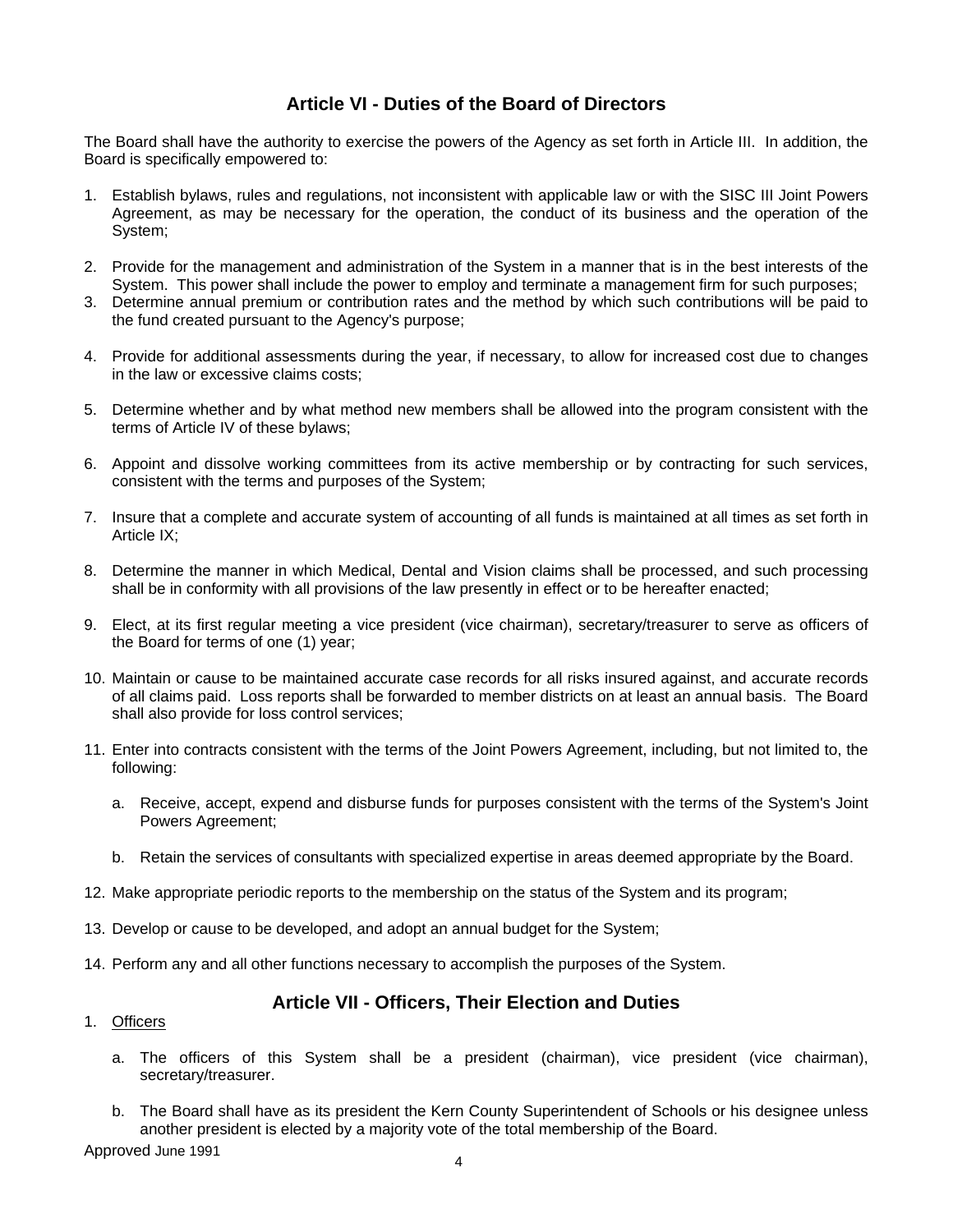- c. The Board shall, at the regular July meeting of each year, elect from its membership a vice president, secretary/treasurer to serve as officers of the Board for a term of (1) year. In the event of a vacancy, the Board shall fill vacancies for the unexpired term by election at any regular or specially called meeting.
- 2. Duties
	- a. The president shall:
		- (1) Coordinate the work of officers and committees of the System in order that the SISC III System's purposes may be promoted;
		- (2) Preside at all meetings of the System and the Board;
		- (3) Be a member ex-officio of all committees;
		- (4) Appoint such ad hoc committees as may be desirable subject to the approval of the Board;
		- (5) Be an approved joint-signatory on warrant orders drawn against the funds of the System;
		- (6) Be responsible for preparing any annual reports required by law or the System's Board;
		- (7) Be responsible for preparing, or causing to be prepared, meeting schedules, notices and agendas;
		- (8) Be the official representative of the agency at System-sponsored meetings unless otherwise designated;
		- (9) Perform such other duties as may be prescribed in these bylaws or assigned to him/her by the System;
		- (10) Be bonded in an amount determined by the Board.
	- b. The vice president shall:
		- (1) Assist the president in the performance of his/her duties;
		- (2) Perform the duties of the president in the absence or disability of that officer to act;
		- (3) Perform such duties as may be prescribed in these bylaws or assigned to him/her by the System;
		- (4) Be an authorized joint-signatory on warrant orders drawn upon the System funds;
		- (5) Be bonded in an amount determined by the Board.
	- c. The secretary/treasurer shall:
		- (1) Keep, or cause to be kept, accurate records of the proceedings of all meetings of the System and the Board;
		- (2) Make such records of the proceedings available to the Board members for their approval at each meeting;
		- (3) Keep member districts and agencies informed of meetings proceedings and activities of the System;
		- (4) Prepare a list of unfinished business for use by the president in the preparation of the agenda;
		- (5) Keep, or cause to be kept, a record of member districts statistics pertinent to the operation of the System;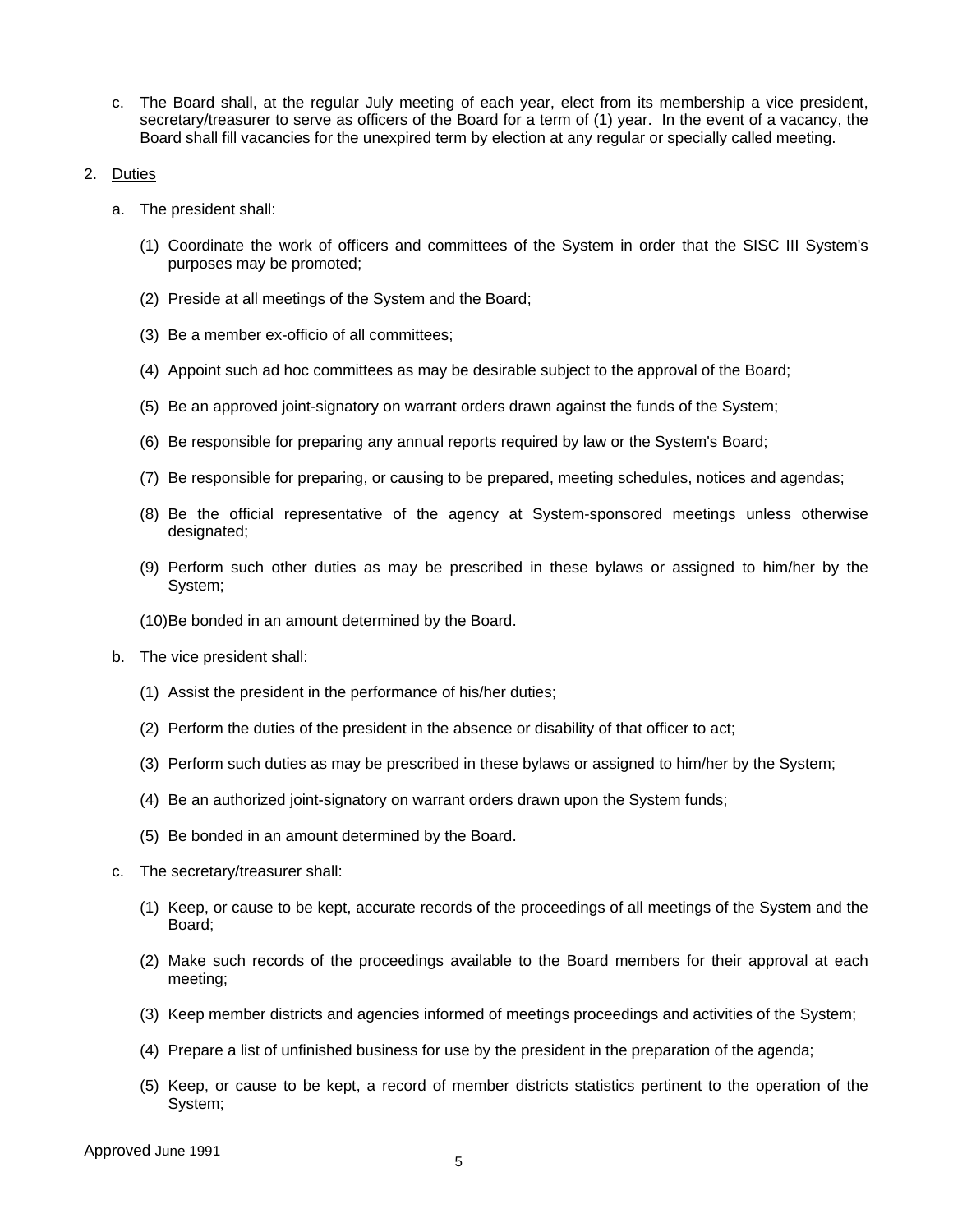- (6) Conduct all necessary correspondence of the System;
- (7) Prepare such notices and reports as may be requested by the System;
- (8) Be the approved signatory on all legal or formal documents of the System;
- (9) Keep, or cause to be kept, such permanent books or accounts and records as shall be sufficient to establish the items of gross income, receipts and disbursements of the System; including specifically, the status of member districts' premium participation, the monies paid out in claims settlement, costs for insurance coverages, the costs for administration of claims, earned credits or dividends, earned interest and the current financial status of the System;
- (10) Pay all bills as authorized by the Board;
- (11) Establish, or cause to be established, such funds as may be necessary for the safekeeping and accounting of the System's monies;
- (12) Prepare, or cause to be prepared, periodic reports of the financial status of the System;
- (13) Keep the Board informed of investment advantages for reserve funds so as to achieve optimum interest earnings;
- (14) Be responsible to have a formal independent audit of all financial transactions of the System at least once each year;
- (15) Be authorized as a joint-signatory on warrant orders drawn upon all System's funds;
- (16) Be bonded in an amount determined by the Board.

## **Article VIII - Meetings**

- 1. The Board shall meet regularly not less than once each month.
- 2. The Board shall at its July meeting approve the date, time and place for its regular meetings. All member districts and agencies shall be properly notified of the meeting schedule.
- 3. Special meetings may be called as necessary, provided twenty-four (24) hours advance notice is given.
- 4. All meetings of the Board shall be called, noticed, held and conducted in accordance with the provisions of the Brown Act (commencing with section 54950) of the California Government Code.
- 5. A majority of the total membership of the Board shall constitute a quorum for the transaction of the business.
- 6. A majority vote of a duly constituted quorum shall be authorized to transact business.
- 7. An agenda of items to be discussed shall be prepared for all meetings and shall be made available to all members of the Board at least three (3) working days prior to regularly scheduled meetings.
- 8. Minutes shall be kept of proceedings of all meetings held by the Board.
- 9. Items may be placed on the agenda provided a written request is received at least five (5) working days prior to the regularly scheduled meeting.
- 10. Persons desiring to make a personal appearance before the Board to discuss an item of interest are to make such request at least two (2) weeks (ten [10] working days) prior to the meeting date. Such discussion will be limited to a maximum of fifteen (15) minutes unless otherwise provided for by the Board.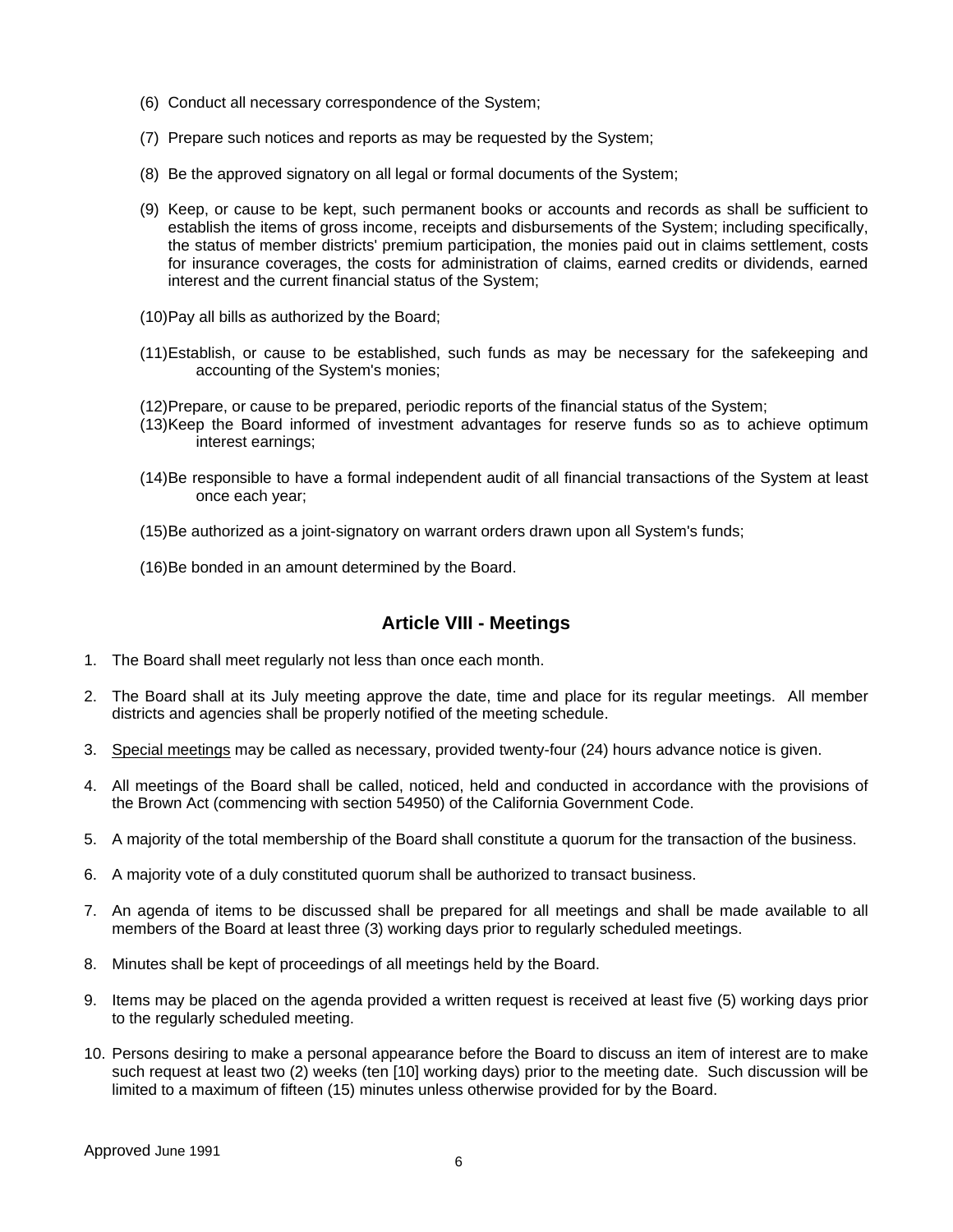#### **Article IX - Claims Review Committee**

1. Function

The function of the Claims Review Committee shall be to review disputed claims which have not been resolved by the normal claims administration process of the System. After such review, the Claims Review Committee shall recommend a proposed disposition of the employee's protest to the System's Board. The decision of the System's Board is final.

2. Claims Review Committee

Disputed claims which have not been resolved by the normal claims administration process involving the medical benefits carrier or any third party administrator shall be directed to the Claims Review Committee for additional review and recommendation. No one serving on the Committee shall receive any salary or compensation.

#### 3. Composition of the Committee

The Committee shall consist of fourteen (14) members elected as follows: The non-administrative certificated and/or non-administrative classified group of each educational agency which is a party to this agreement may nominate a candidate for membership on the Claims Review Committee. Nominees shall be categorized and grouped for election according to the following:

- a. One (1) representatives from districts with an average daily attendance of less than 1,251.
- b. Two (2) representatives from districts with an average daily attendance of 1,251 to 2,951.
- c. Two (2) representatives from districts with an average daily attendance of 2,951 to 17,001.
- d. Two (2) representatives from districts with an average daily attendance is excess of 17,000.
- e. One (1) representative from the San Luis Obispo County School District.
- f. One (1) representative from the Kern Community College District.
- g. One (1) representative from the County Superintendent of Schools of Kern County.
- h. One (1) representative from the Santa Barbara County School District.
- I. One (1) representative from the Inyo/Mono County Pool.
- j. One (1) representative from the school districts not represented in points a-I above.
- k. No district, in any category, shall have more than one representative at any one time from their certificated staff. The same shall hold true for their classified staff.
- l. In the event that there is no participation by districts "d", "e" or "f" in the SISC III program. the category's positions will go to group "a" if one, "b" if two, and "c" if three.
- m. In the event that a district becomes a member in categories "d" and "e" or "f" and that district is entitled to additional membership on the Board, that district shall become eligible for representation at the beginning of the fiscal year. The categories referred to in "k" shall give up representation as follows:
	- (1) "a" if three, "b" if two, and "c" if one.
- n. The term of office shall be limited to one period of two years. Any unexpired term shall be appointed by the Board.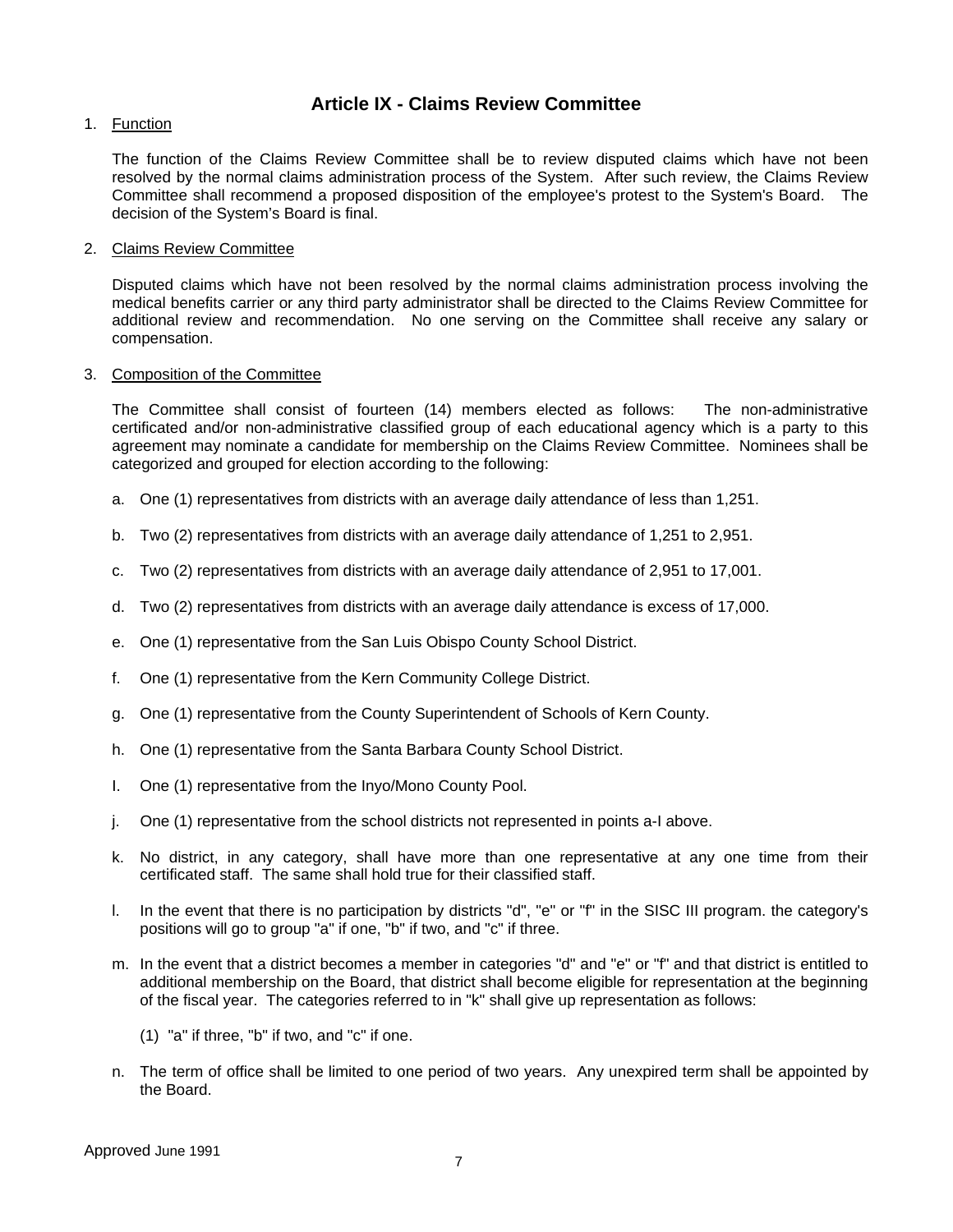#### **Article X - Finance**

- 1. The System is strictly accountable for all funds received and dispersed by it and, to that end, the System shall establish and maintain such funds and accounts as may be required by good accounting practice or by any provision of law or any resolution of the System. Books and records of the System shall be open to inspection at all reasonable times by representatives of the parties to this agreement. The Board, as soon as practical after the close of each fiscal year, shall give a complete written report of all financial activities for such fiscal year to each of the parties.
- 2. Each member shall pay to the System each fiscal year the annual per contract premium calculated pursuant to subparagraphs "a" and "b" of this paragraph. The Board shall inform members of the projected premiums for the following fiscal year no later than May 1 of each year.
	- a. The member contribution for the initial year of operation shall be equal to Blue Cross quoted 1979-80 premium to be paid by each district or less than one-half of the increase over the 1979-80. These contributions shall be used to fund the agency for the initial year of operation.
	- b. In subsequent years, the yearly premium for each member shall be determined by all factors normally used to compute the yearly insurance premium. These factors shall include, but not be limited to:

(1) Increased costs for medical services

- (2) Experience Rating
- (3) Cost of Stop Loss or Reinsurance
- (4) Desired level of Stop Loss or Self-Insured Retention
- (5) Desired level of reserves
- c. Handling Funds

The System shall have the power and duty to handle all aspects of Medical, Dental and Vision claims against members arising out of acts occurring during membership.

d. Contributions

Without in any way limiting the powers otherwise provided for in statute, the System shall have the power and authority to receive, accept and utilize the services of personnel offered by any members or their representatives or agents; to receive, accept and utilize property, real or personal, from any member or its agents or representatives; to receive, hold, dispose of, to construct, operate and maintain buildings and other improvements, and to receive, accept, expend and disburse funds by contract or otherwise, for purposes consistent with the provisions of the System, which funds may be provided by any members or their agents or representatives.

e. Additional Income

The agency shall accept and deposit in the System's fund monies from any of the following sources:

- (1) Interest and other investment income;
- (2) Refund of excess Medical, Dental and Vision insurance payments;
- (3) Any Medical subrogation recoveries;
- (4) Grants from any agency or private company.
- f. Disposition of Property and Funds

In the event of the dissolution, complete recision of other final termination of this agreement by all agencies then a party hereto, any vested interest remaining in the agency following a discharge of all obligations, shall be returned to the current members, a pro rata share based on the premium paid by such members